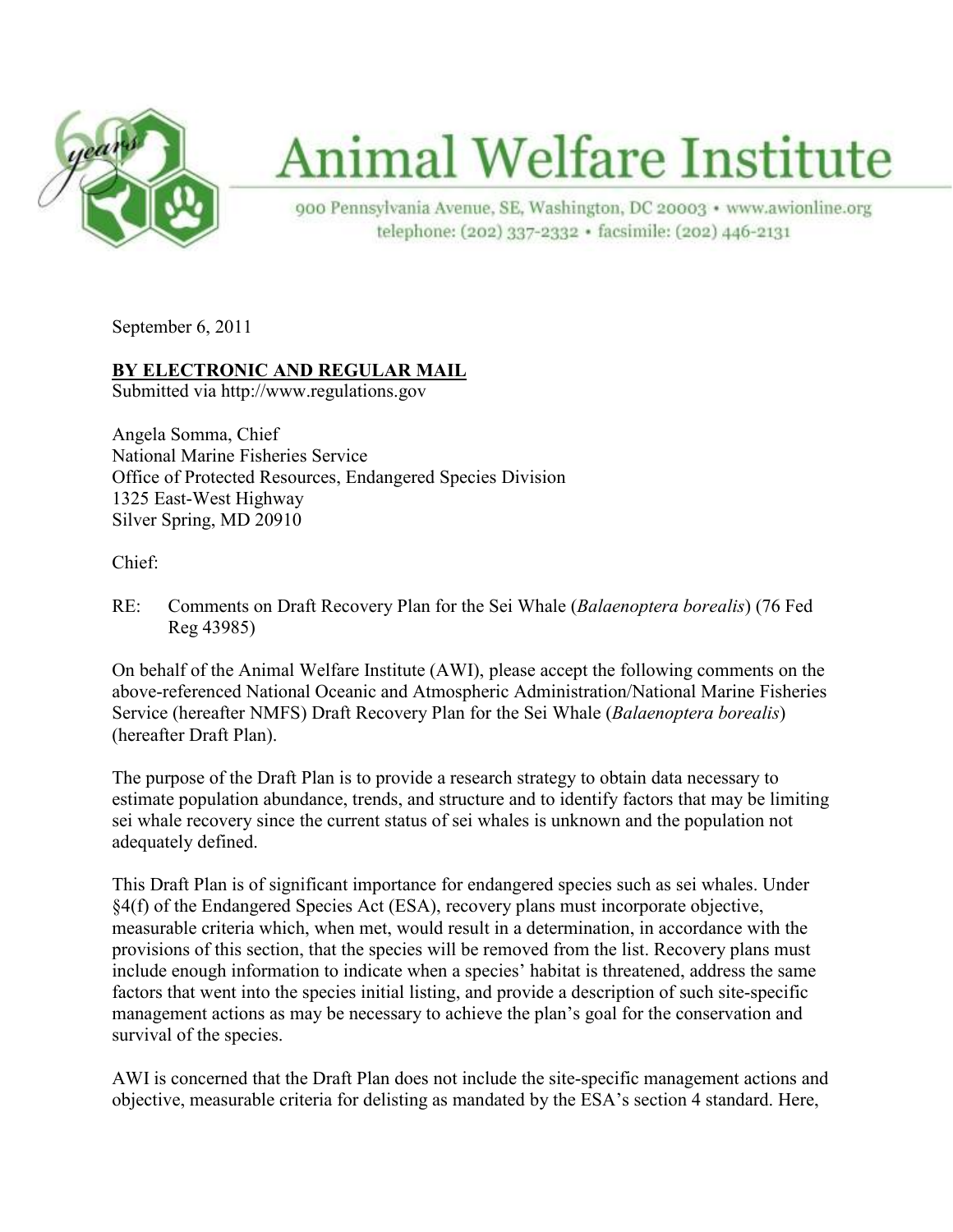the Draft Plan simply proposes to do more research on the species and does not recommend specific actions or steps that could ultimately lead to actions to stave off threats to sei whales, and thus does not satisfy the recovery provisions of the ESA. The ESA requires that a recovery plan be both developed and implemented. 16 U.S.C. § 1533(f). Implementing a recovery plan is impossible absent detailed and specific management measures. While AWI supports the research initiatives identified in the Draft Plan and encourages NMFS to expedite creation of an agency team to implement the tasks contained in the plan, as written the plan falls far short of what is legally required in a recovery plan.

In addition, there are several instances where AWI strongly feels that NMFS could establish more specific classification criteria for the recovery status of populations, identify and protect critical habitats for sei whales, provide for more specific mandates within Tier I, and establish more reliable benchmarks for downlisting sei whales.

# **MFS' Mandatory Duties under the ESA (Section 4):**

The ESA was designed to "save from extinction species that the Secretary of the Interior designates as endangered or threatened."<sup>1</sup> An "endangered" species is "any species which is in danger of extinction throughout all or a significant portion of its range." 16 U.S.C. § 1532(6). A "threatened" species is "any species which is likely to become an endangered species within the foreseeable future throughout all or a significant portion of its range." 16 U.S.C. § 1532(20).

In considering whether to list a species as "threatened" or "endangered," NMFS conducts a formal review in which it must consider the species' status according to five statutory factors. Those factors are:

- A. The present or threatened destruction, modification, or curtailment of its habitat or range;
- B. Over-utilization for commercial, recreational, scientific, or educational purposes;
- C. Diseases or predation;
- D. The inadequacy of existing regulatory mechanisms; or
- E. Other natural or manmade factors affecting its continued existence.

16 U.S.C. § 1533(a)(1). Once a species is listed as threatened or endangered, NMFS "must do far more than merely avoid the elimination of [the] protected species. It must bring these species back from the brink so that they may be removed from the protected class..."<sup>2</sup> The ESA contains a number of provisions designed to stem the threat of extinction, promote recovery of those species found to be threatened or endangered, and establish systems to conserve the species even after the threat of extinction has passed.

Section 4(f) of the ESA of 1973 directs the Secretary of the Interior and the Secretary of Commerce (acting through the Fish & Wildlife Service and NMFS) to develop and implement

<sup>-</sup><sup>1</sup> *Babbitt v. Sweet Home Chapter of Communities for a Great Oregon*, 515 U.S. 687 (1995).

<sup>2</sup> *Defenders of Wildlife v. Andrus*, 428 F.Supp. 167, 170 (1977).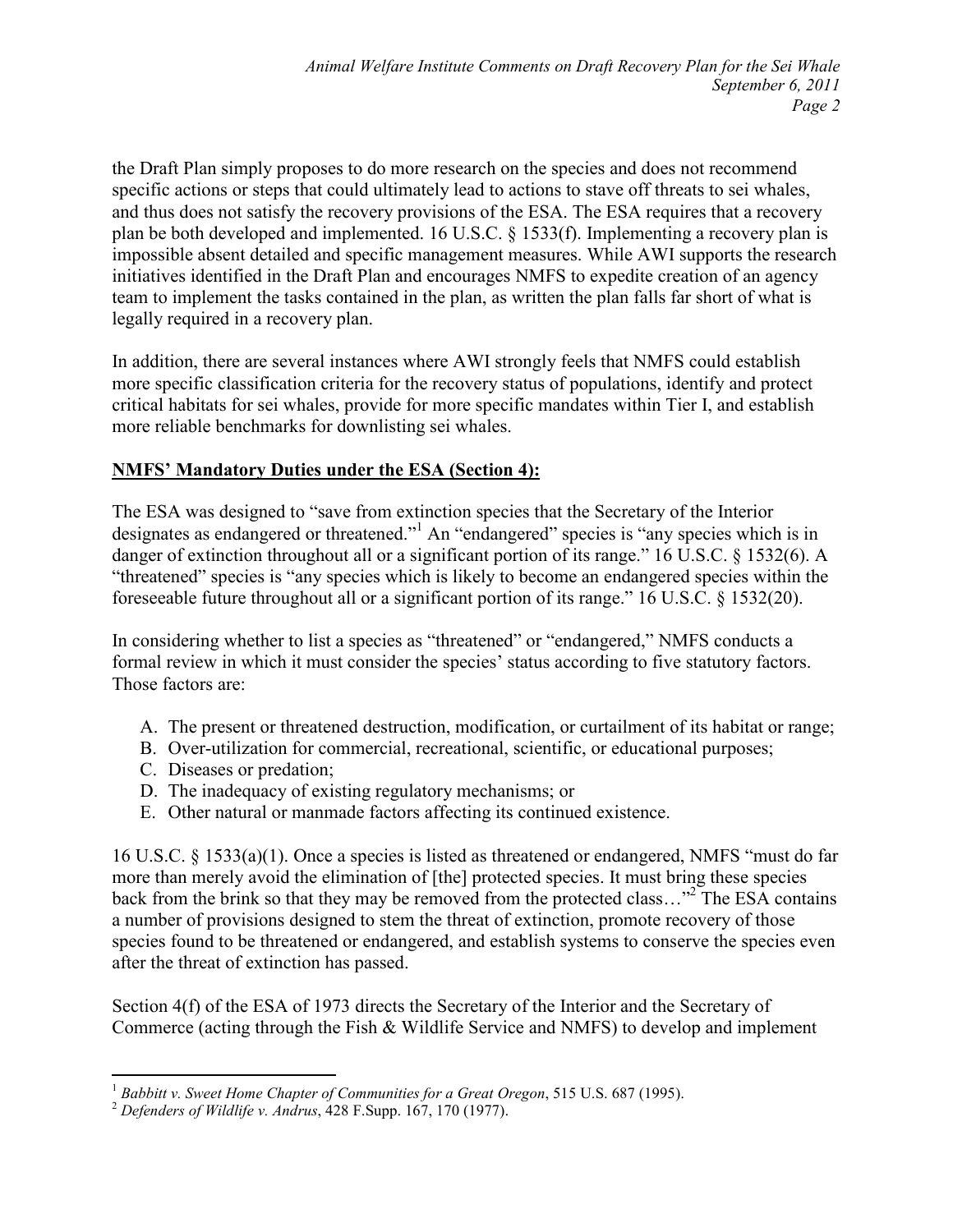recovery plans for species of animals and plants listed as endangered or threatened unless such plans will not promote the conservation of the species. 16 U.S.C. § 1533(4)(f).

Recovery of endangered or threatened animals and plants to the point where they are again secure, self-sustaining members of their ecosystems is a primary goal of the ESA. 16 U.S.C. § 1531 et seq. Recovery means improvement of the status of listed species to the point at which listing is no longer appropriate under the criteria set out in section  $4(a)(1)$ .

Any such plan is supposed to be a basic road map to recovery, i.e. the process that stops and reverses the decline of a species and neutralizes threats to its existence. *See* Policy and Guidelines for Planning and Coordinating Recovery of Endangered and Threatened Species (*updated* June 2010); 50 C.F.R. § 402.02. The purpose is to provide a means for achieving the species' long-term survival in nature.

According to NMFS and FWS, a recovery plan "delineates, justifies, and schedules the research and management actions necessary to support recovery of a species, including those that, if successfully undertaken, are likely to permit reclassification or delisting of the species." *Id.* The ESA directs that the plan shall, "to the maximum extent practicable," include:

- i. A description of site-specific management plans that may be necessary to achieve conservation and survival of the species;
- ii. A recovery objective (i.e. a target population number) and a list of objective, measurable criteria for indicating when the objective has been achieved; and
- iii. Estimates of the time required and the cost to carry out those measures needed to achieve the plan's goal and to achieve intermediate steps toward that goal. 16 U.S.C. §  $1533(f)(1)(B)$ .

Specifically, the ESA suggests that methods and procedures, including scientific resources management activities such as research, census, law enforcement, habitat acquisition and maintenance, propagation, live trapping, and transplantation may be necessary to conserve species. 16 U.S.C. § 1532(3). The legislative history suggests that incorporation of "site-specific management objectives" is to assure that recovery plans "are as explicit as possible in describing steps to be taken in the recovery of a species." S.Rep. No. 240,  $100^{th}$  Cong., 2d Sess. 9 (1988), *reprinted in*, 1988 U.S.C.C.A.N. 2709.

The goal of the ESA is not only to prevent extinction but also to bring species back to healthy population levels. Recovery plans are blueprints designed to guide the government in bringing listed species to a self-sustaining level and are one of the most important tools to ensure sound scientific and logistical decision-making throughout the recovery process. In this sense, they should also include a call for species reintroduction, habitat acquisition, captive propagation, habitat restoration and protection, population assessments, research and technical assistance for landowners, and public education.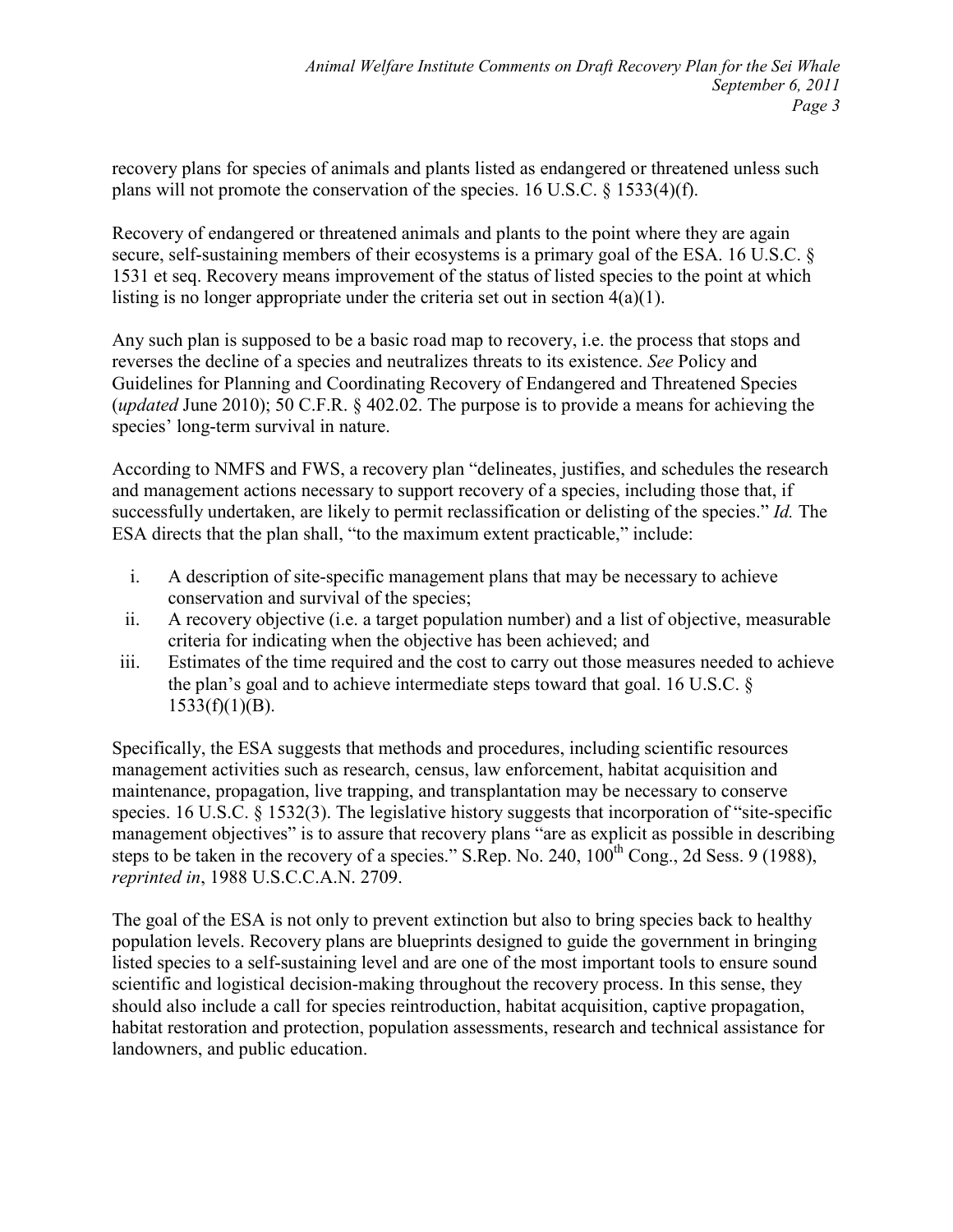# **History of Sei Whale Recovery:**

The sei whale has been listed as "endangered" under the ESA since its passage in 1973. In 1998, NMFS constructed a draft recovery plan for both fin and sei whales (NMFS 1998). Despite this early attempt that combined these two separate species in a single draft plan, no further progress was made until publication of the final fin whale recovery plan in July 2010 (NMFS 2010).

The 1998 draft provided information on the taxonomy, zoogeography, and basic natural and life history of sei whales as well as outlining recovery objectives. Though this information provided a basis from which a more meaningful recovery plan could be developed, it was necessarily out of date with regard to our understanding of distribution and threats to the species. For example, distributional shifts of copepods as a result of climate change were not factored into the 1998 draft plan.

In addition, the 1998 draft recovery plan did not accurately document sei whale distribution in U.S. waters. The plan cited literature indicating that sightings are uncommon anywhere in U.S. Atlantic waters and may be seen sporadically in offshore waters. In fact, sei whales are seen with some regularity in Atlantic waters; reliable sightings of sei whales occur in the near coastal waters of the southern Gulf of Maine and along the east coast.<sup>3</sup>

# **2011 Draft Recovery Plan for the Sei Whale:**

The Draft Plan divides recovery actions into three tiers. Tier I includes: 1) continued international regulation of whaling; 2) determine population size, trends, and structure using opportunistic data collection in conjunction with passive acoustic monitoring, if determined to be feasible; and 3) continued stranding response and associated data collection. After ten years of conducting Tier I actions, NMFS expects to evaluate this approach to determine if the approach is providing sufficient demographic data (or if more efficient data collection methods become available). If the Tier I method proves to be sufficient, NMFS will continue Tier I data collection activities. If Tier I data collection methods are insufficient, NMFS will consider Tier II actions, building upon research conducted during Tier I. Tier II adds more extensive directed demographic survey research and actions that are dependent upon acquiring comprehensive information (*e.g.*, assessment of threats currently ranked as unknown). Tier III recovery actions depend upon data collected in Tiers I and/or II. When sufficient data are obtained, Tier III recovery activities will be undertaken as feasible.

 $\overline{a}$ <sup>3</sup> Weinrich, M.T., Belt, C.R., Schilling, M.R., and Marcy, M. 1986. Behavior of sei whales in the Gulf of Maine, Summer 1986. J. Amer. Cetacean Soc. 20 (4): 4-7. *See also* Blue Ocean 2010. Blog documenting multiple sei whale sightings in 2010 from May through late August, generally around Jeffreys Ledge, available at: http://whalesightings.blogspot.com/search?q=sei. *See also* Whalewatch.com 2009, Documenting sightings in the fall near Stellwagen Bank, available at

http://www.whalewatch.com/research/Sei\_whale\_Review2009.php September 7, 2009. *See also* WDCS unpublished: Whale Sightings 1999-2010.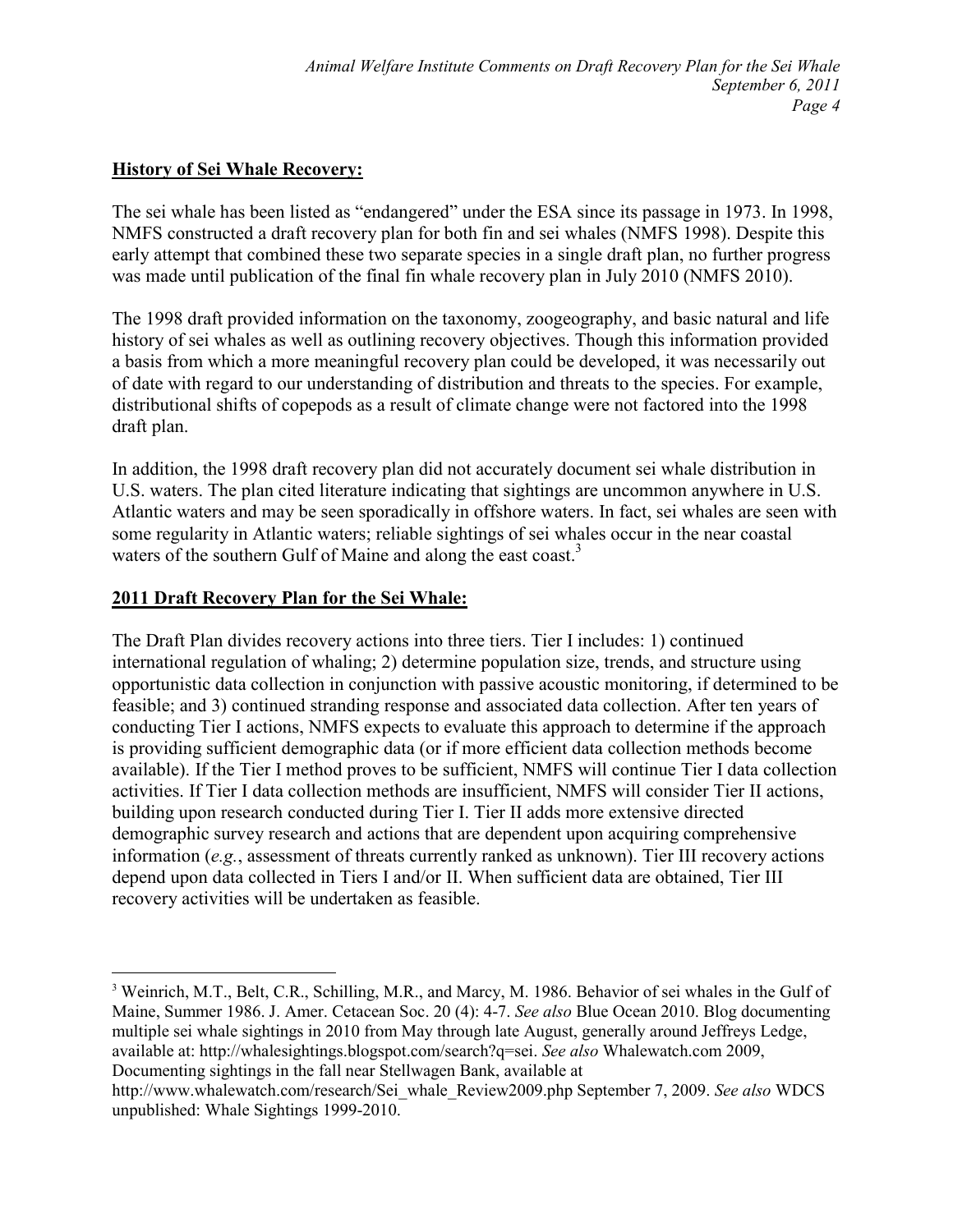#### **Site-Specific Management Actions**

A recovery plan's recommendations are implemented through NMFS' programs, cooperation and consultation with states, and by the obligation of federal agencies to consult with NMFS or to implement conservation programs. 16 U.S.C. §§ 1535, 1536(1), (2). These programs often require the development of detailed and possibly site- or situation-specific restrictions to protect the sei whale. As of now, the Plan does not provide for any of these provisions. By failing to directly and specifically address the threats posed by human activities and resource development, NMFS has failed to meet its obligation under the ESA. Given the ESA mandate that a recovery plan be both developed and implemented, 16 U.S.C. § 1533(f), implementing this recovery plan is impossible absent detailed and specific management measures.

Specifically, AWI is concerned that the Draft Plan does not include management actions that are specific to particular sites since it identifies recovery strategies applicable to entire ocean basins. In addition, there is a lack of detail in the management actions; recommended actions for various ecosystems are largely the same and are described in boilerplate statements. These statements consistently describe the purpose of the Draft Plan as simply to provide a research strategy to obtain data necessary to estimate population abundance, trends, and structure, and to identify factors that may be limiting sei whale recovery.

Site-specific management actions should, at the very least, identify species "sites" inhabited by sei whales and describe management actions for each of these "sites." A recovery plan that recognizes specific threats to the conservation and survival of a threatened or endangered species, but fails to recommend corrective action or explain why it is impracticable or unnecessary to recommend such action, $4$  does not meet the ESA's standard.<sup>5</sup>

Here, the Draft Plan simply lists the general territories inhabited by sei whales and proposes to do more research on the species, which does not constitute a "management action" for each site.<sup>6</sup> There are additional measures "necessary to achieve the plan's goals for the conservation and survival of the species." 16 U.S.C.  $\frac{1533(f)(1)(B)(i)}{2}$ . The ESA suggests procedures that may be necessary to conserve species in addition to research, including census, law enforcement, habitat acquisition and maintenance, propagation, live trapping and transplantation. 16 U.S.C. § 1532(3). The Draft Plan does not recommend specific actions or steps that could ultimately lead to actions to stave off threats to sei whales, and thus does not satisfy the recovery provisions of the ESA.

The ESA mandates a recommendation of actions to counter identified threats to sei whales, but the Draft Plan lacks mandates and makes objectives within Tier I optional, referring to when

<sup>&</sup>lt;u>.</u> <sup>4</sup> NMFS has admitted that many potential threats such as fishery interactions, anthropogenic noise, ship strikes, etc. are essentially unknown. National Marine Fisheries Service. 2011. Draft Recovery Plan for the Sei Whale (*Balaenoptera borealis*). National Marine Fisheries Service, Office of Protected Resources, Silver Spring, MD at I-14 – I-34. (July 2011).

<sup>&</sup>lt;sup>5</sup> Courts have found that it is insufficient that a recovery plan's criteria would "likely lead" to finding that statutory delisting factors were met. *Fund for Animals v. Babbitt*, 903 F.Supp. 96, 108 (D.D.C 1995).

<sup>6</sup> National Marine Fisheries Service, *supra* n. 4.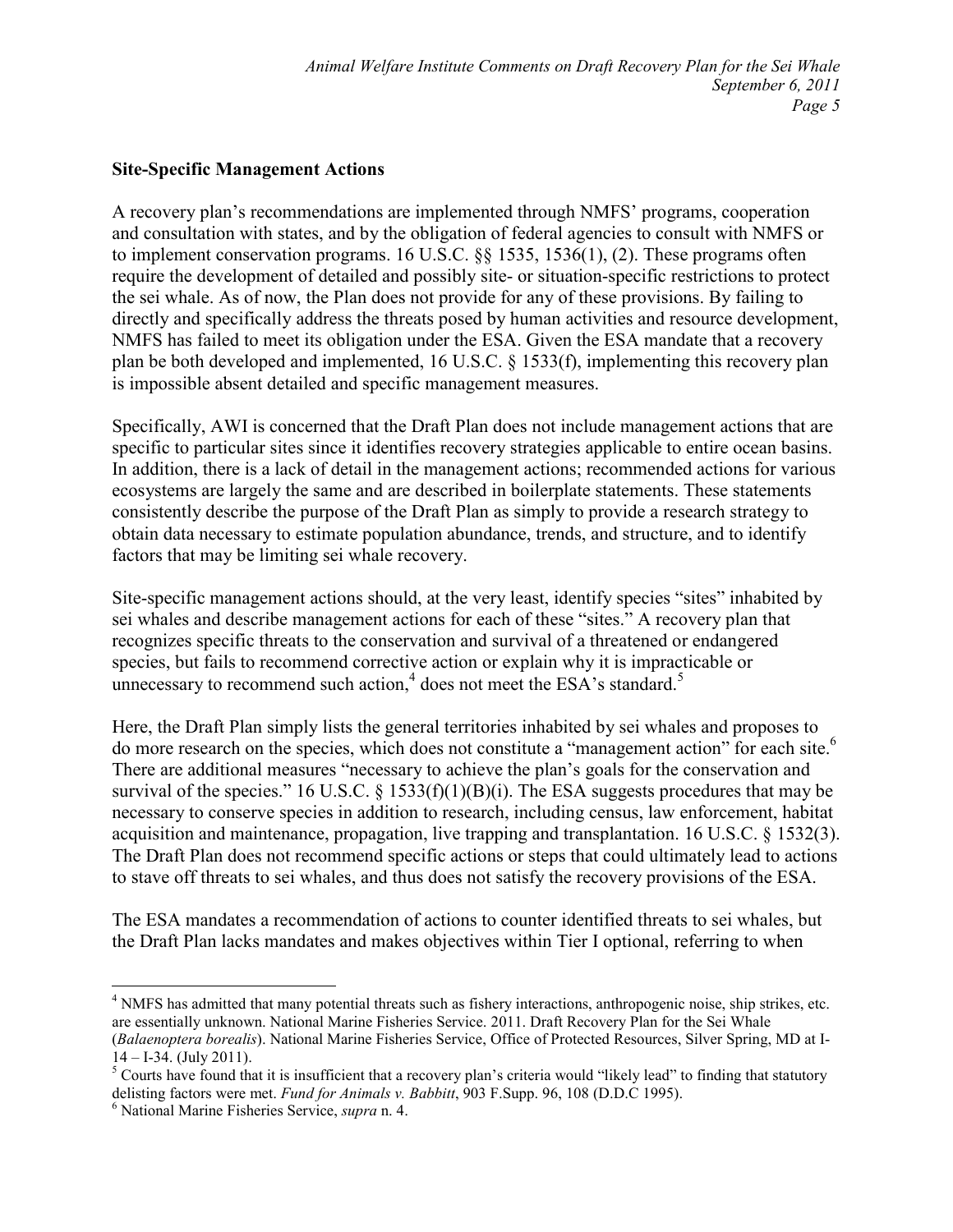such actions will be taken as "opportunistically," when "highly desirable," "as necessary," or "if feasible," by the agency's estimation.<sup>7</sup> This language permits NMFS unbridled discretion and does not impose a clear duty on NMFS to fulfill the statutory command to the extent that it is feasible or possible.

There are numerous other ways that the Draft Plan would abdicate NMFS' active role in recovery and leave the agency with a toothless strategy for the recovery of sei whales. For example, the Draft Plan defers state, federal, and international efforts to implement recovery efforts almost entirely to the current management of sei whales by the International Whaling Commission (IWC). $8$  For example, NMFS' recommendation for dealing with hunting threats to sei whales is to simply continue the IWC's current management strategy. Yet, under current management, the Japanese kill up to 100 sei whales alone in its North Pacific whaling "research" program,<sup>9</sup> despite there being no IWC assessment of the status of sei whales in the area for a number of years. Therefore, Japan's sei whale hunt is conducted in the absence of reliable and agreed estimates on population abundance and trend.<sup>10</sup> Indeed, NMFS concedes that "in no location is there sufficient information on sei whale population size, trends, and structure to justify the resumption of exploitation."<sup>11</sup> Despite this evidence, it is unclear what, if anything, the U.S. government acting through NMFS has done to date to try to compel or dissuade the Japanese from continuing to kill sei whales in numbers that may be unsustainable.

The Draft Plan fails to address numerous known and acknowledged threats to sei whale recovery. It specifically states that in addition to threats from whaling, sei whales face potential threats from collisions with vessels, entanglement in active or derelict fishing gear, reduced or displaced prey abundance due to climate change, and the effects of anthropogenic ocean noise. Unfortunately, the Draft Plan fails to meaningfully address any of these threats (except to recommend that they continue to be assessed and studied).<sup>12</sup>

Furthermore, the Draft Plan does not entail developing minimum habitat values for any sei whale ecosystems and has not adequately listed and/or provided specific recovery actions in response to threats to the species habitat. In essence, the sole purpose of the plan is to simply conduct research on sei whale populations and continue the status quo regulations managed by the IWC.<sup>13</sup> Such research does not meet NMFS' various statutory obligations as outlined above for recovery plans.

In addition, NMFS has stated that the Draft Plan will be reviewed every ten years and Tier II actions will be taken at that time if appropriate. However, the timeline of ten years is arbitrary

<sup>10</sup> *Id.* at I-26.

<sup>12</sup> *Id.* at v.

*T Id.* at II-2, III-2, III-3, IV-1, IV-2, IV-3.

<sup>8</sup> *Id.* at IV-1.

 $9$  A total of 592 sei whales have been reportedly killed by the Japanese in the northwester Pacific Ocean between 1988 and 2009 with the majority killed between 2004 and the present. *Id*. at I-28.

<sup>11</sup> *Id*. at IV-7.

 $13$  "The primary purpose of this Recovery Plan is to provide a research strategy to obtain data necessary to estimate population abundance, trends, and structure…" *Id.*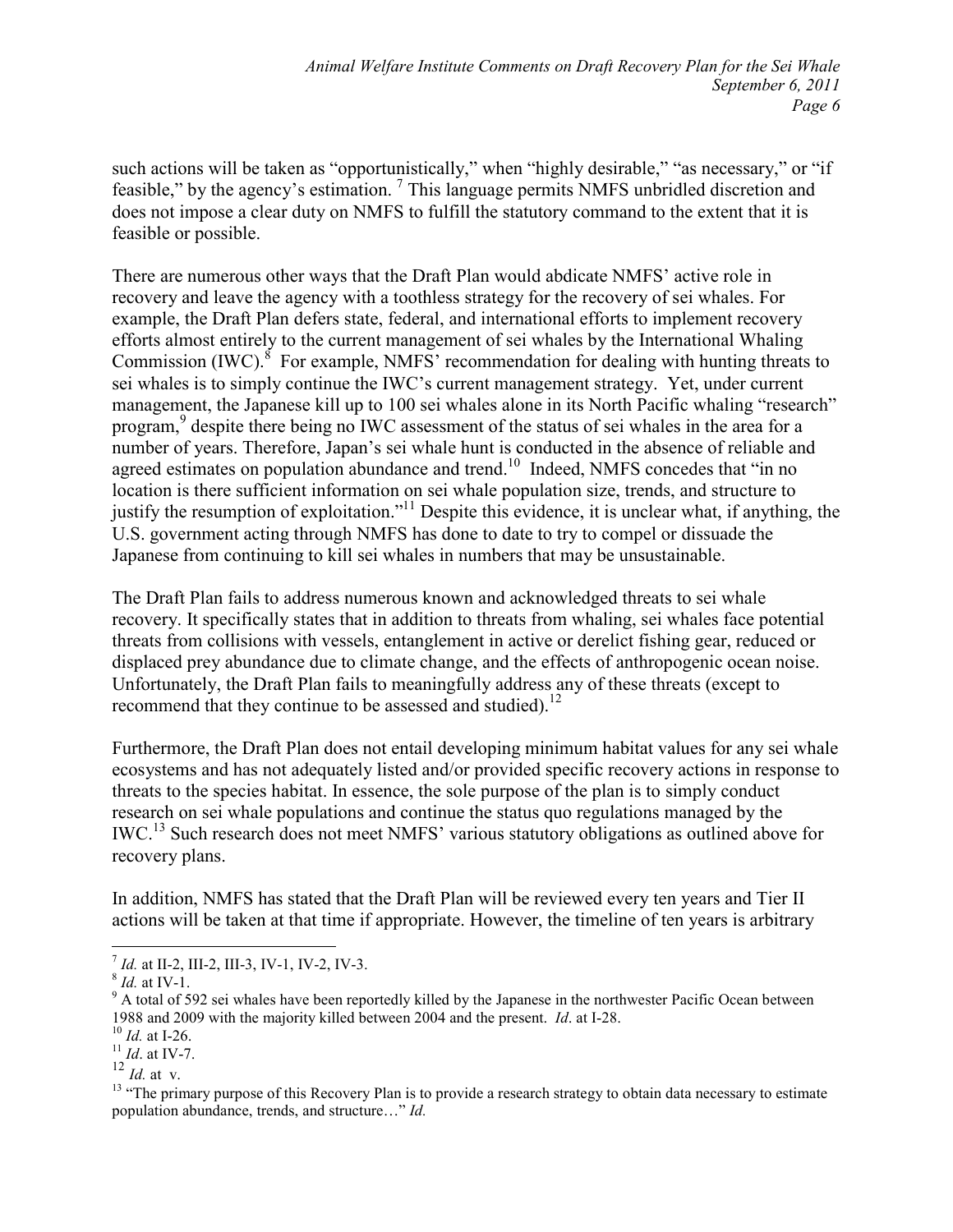and unreasonable given that science and/or circumstances could change and the plan might no longer be suitable in a much shorter period of time (Tier II & III actions might be necessary and imminent well before ten years have passed). In essence, NMFS is proposing to simply collect data on sei whales for ten years, and then evaluate this approach to see if it is sufficient.<sup>14</sup> In addition, NMFS has also stated that time to recovery is not predictable (and is in fact impossible) with the current information and global listing of sei whales.<sup>15</sup> This is not sufficient as a sitespecific plan to achieve species recovery.

# **Objective, Measurable Criteria for Down-listing and Delisting**

A recovery plan must include "objective, measurable criteria which, when met, would result in a determination… that the species be removed from the list." 16 U.S.C. § 1533(f)(1)(B). The Draft Plan does not delineate distinct sei whale ecosystems, nor does it describe monitoring or recovery criteria by which to measure sei whale status in each ecosystem. Its purpose is simply to provide a research strategy to obtain data necessary to estimate population abundance, trends, and structure and to identify factors that may be limiting sei whale recovery since the current status of sei whales is unknown and the population not adequately defined. By simply proposing to gather data, NMFS has not met its obligation to develop objective, measurable criteria by which to achieve species recovery.

In addition, the Draft Plan proposes arbitrary population thresholds that are not based upon the best scientific evidence available. NMFS acknowledges that it has no idea what the status of the global populations of these whales are, or what their numbers are in various oceanic basins around the world.<sup>16</sup> However, without this critical baseline information, NMFS set the minimum population criterion for down-listing the whales at 1,500 reproducing mature adults worldwide (consisting of at least 250 mature males and 250 mature females in each oceanic basin).<sup>17</sup>

In 1974, the year after the sei whale was listed as endangered under the ESA, NMFS acknowledges that there were an estimated 8,600 sei whales in the North Pacific basin alone.<sup>18</sup> In the late 1960's, NMFS estimates that there were somewhere in the neighborhood of 2,000 sei whales in the North Atlantic basin (i.e., 870 in the putative Nova Scotia stock and at least 965 in the putative Labrador Sea stock).<sup>19</sup> And, based on data gathered between 1978 and 1988, NMFS estimates that there were 9,718 individuals in the Southern Hemisphere at that time.<sup>20</sup> If a global population upwards of 20,000 whales could result in an endangered listing under the ESA, how can a global population of 1,500 reproducing adults serve as an objective standard for

<sup>&</sup>lt;u>.</u> <sup>14</sup> *Id.* at v-vi.

<sup>15</sup> *Id.* at vii.

<sup>&</sup>lt;sup>16</sup> "Of the commercially exploited 'great whales,' the sei whale is one of the least studied, and the current status of most sei whale stocks is poorly known." *Id.* 

<sup>17</sup> *Id.* at vi & III-2.

<sup>&</sup>lt;sup>18</sup> "Application of various models to whaling catch and effort data suggests that the total population of adult sei whales in the North Pacific declined from about 42,000 to 8,600 individuals between 1963 and 1974 (Tillman 1977)." *Id.* at I-12.

<sup>19</sup> *Id.* at I-8.

 $^{20}$  *Id.*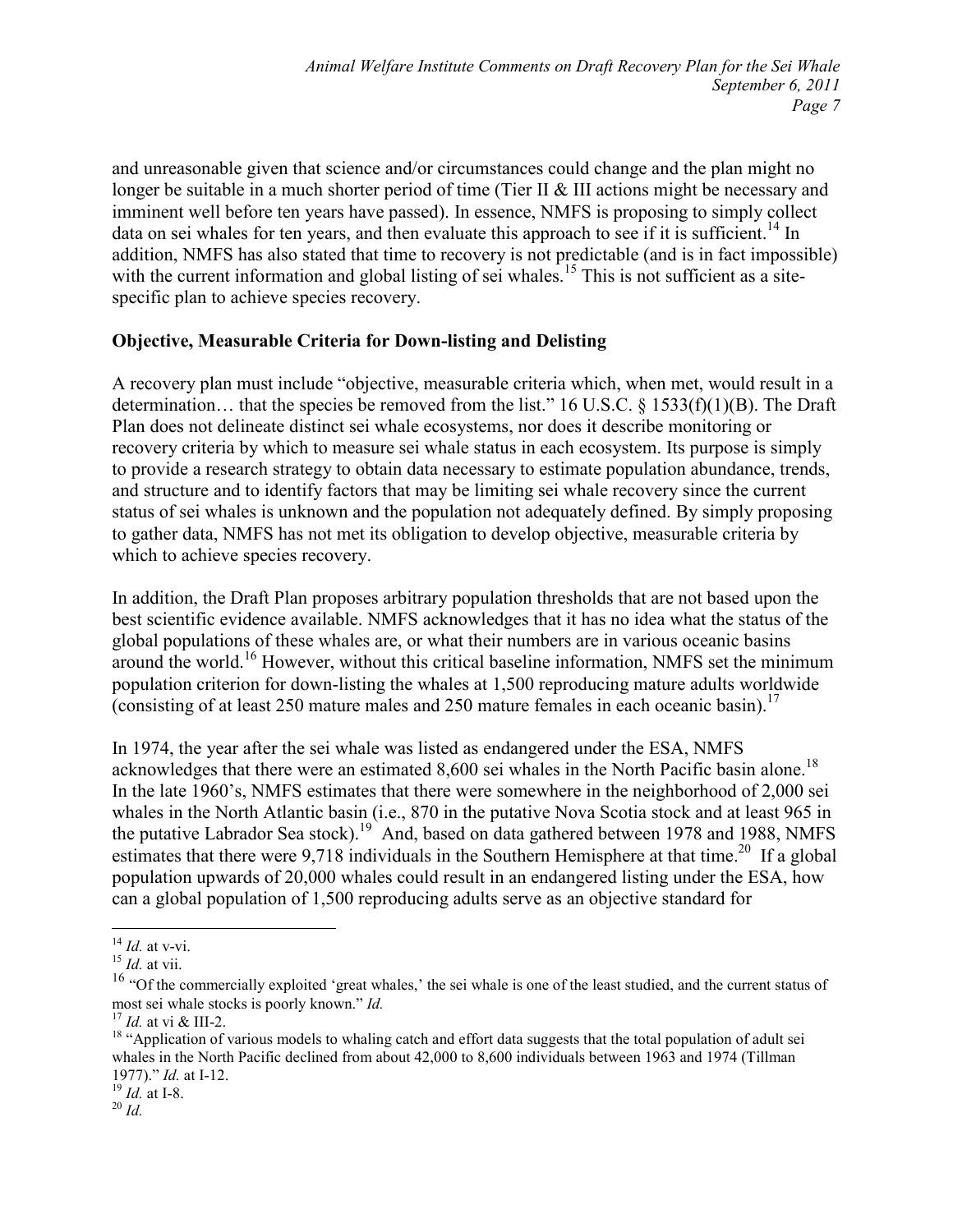downlisting the species to threatened? This number is even more outrageous in its inadequacy when the pre-exploitation size estimate of sei whales in the North Pacific (42,000) and Southern ocean (65,000) are considered.<sup>21</sup>

From an objective standpoint, the 1,500-whale threshold cannot survive scrutiny. It is an inadequate, illogical, arbitrary, and counterproductive standard. Moreover, even if the 1,500 mature adults per ocean basis represented an acceptable recovery criterion it is nonsensical to specify that this must include at least 250 mature males and 250 mature females since this total would be 500; far short of the 1,500 limit. If NMFS is suggesting that recovery (for the purpose of downlisting) can be achieved with a total ocean basin population of 1,500 sei whales with at least 250 mature males and females in the population, this criterion is even less acceptable than the total of 1,500 mature individuals per oceanic basin. It is unclear why NMFS apparently believes that setting the downlisting criteria bar so low versus setting the numerical criteria much higher. Frankly, given current population estimates (e.g. for Icelandic and Faroese waters) the numerical recovery criterion of 1,500 mature adult sei whales can likely already be met. While ESA listing are not intended to be permanent, NMFS must recognize that any down- or delisting of the sei whale will have broad implications at the IWC and in regard to wildlife trade as controlled by the Convention on International Trade of Endangered Species of Wild Fauna and Flora (CITES).

The Draft Plan is riddled with admissions that NMFS does not have any data on current populations, population dynamics, and population trends and does not indicate any particular methodology for monitoring whether these goals have been met.<sup>22</sup> Without this data, how is it possible to form an official opinion that the prescribed population size is sufficient for downlisting? If NMFS does not know the baseline population size for a species that was manifestly endangered in 1973 (and likely remains so), how can the agency establish benchmarks for when it won't be endangered any more? These criteria are arbitrary, particularly in light of the fact that global populations were significantly higher than 1,500 reproducing adults when it was listed. NMFS should take a precautionary approach to setting the criteria, and set the threshold for downlisting at a much higher level than the estimated size of the global population at the time of listing. Ideally, if the pre-exploitation population size for each ocean basin (i.e., Atlantic, Pacific, and Southern) can be accurately estimated, the threshold for delisting should be set at that number with downlisting criteria set at just below that number to ensure a high likelihood of complete recovery if the "endangered" designation is ever removed.

NMFS has failed to explain the evidence which is available, and failed to offer a rational connection between the facts found and the choice made.<sup>23</sup> The Draft Plan specifically states that there is a "need for improved understanding of the genetic differences among and between populations to determine stock structure – a prerequisite for assessing abundance and trends, but

 $\overline{a}$  $^{21}$  *Id.* at I-12 (for North Pacific) and I-14 (for Southern ocean). There is no pre-exploitation abundance estimate for the North Atlantic.

<sup>&</sup>lt;sup>22</sup> "Currently, the population structure of sei whales has not been adequately defined." *Id.* 

<sup>23</sup> *Motor Vehicle Manufacturer's Ass'n v. State Farm Mutual Ins. Co.,* 463 U.S. at 52, 103 S.Ct. at 2871; See also *2orthern Spotted Owl v. Hodel,* 716 F.Supp. at 482.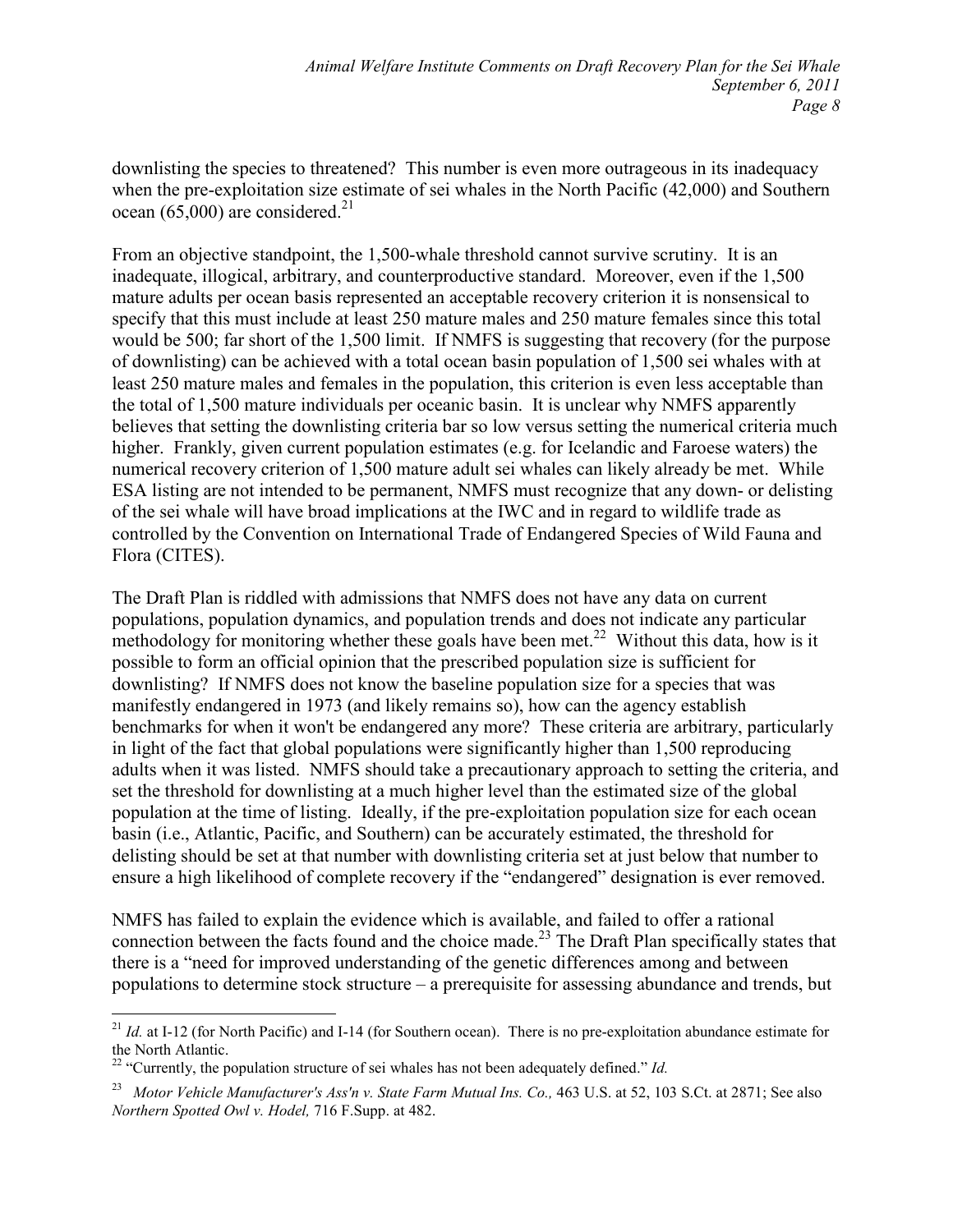such information is not available for this Draft Plan."<sup>24</sup> Without data on population abundance and trends, and without a consistent and reliable monitoring methodology to obtain this data, NMFS is left without a means to ensure that the Draft Plan's Tier I objectives are met.

NMFS' objective, measurable criteria must specifically assess whether the threats that originally led to a decision to list a species have been remedied in ways that would permit biological recovery of the listed species. Indeed, the ESA mandates that agencies "*shall*, to the *maximum extent practicable*," incorporate into a recovery plan "objective measurable criteria which, when met *would* result in a determination… that the species be removed from the list." 16 U.S.C. § 1533(f)(1)(B)(ii). The same five statutory factors must be considered in delisting as in listing, and NMFS must address each of these factors and measure whether threats to the sei whale have been ameliorated.<sup>25</sup>

Here, NMFS has simply stated that none of the known threats to sei whales are known to limit the continued growth of populations, listing the factors in Section  $4(a)(1)$  of the ESA without addressing them directly.<sup>26</sup> NMFS has provided no explanation as to how these factors are addressed by the recovery tasks/actions included in the Draft Plan. It is not acceptable that NMFS has no way of determining whether the species has recovered enough to be downlisted or delisted $^{27}$ 

The promise of habitat-based recovery criteria at some time in the future does not satisfy the agency's obligation to produce objective, measurable criteria that will lead to delisting as a part of the recovery plan itself. The purpose of the habitat recovery criteria is to measure the effect of habitat quality and quantity on sei whale recovery. Such monitoring is not possible if there is no scale against which to gauge the status of the habitat.

Ultimately, though NMFS is legally obligated to prepare a recovery plan for each ESA listed species (which it has not previously done for the sei whale) the present Draft Plan is effectively a research plan that NMFS is attempting to pass off as a recovery plan. While AWI supports the research initiatives identified in the Draft Plan and encourages NMFS to expedite creation of an agency team to implement the tasks contained in the plan, as written the plan falls far short of what is legally required in a recovery plan. Admittedly, this is, in part due to a paucity of information about the ecology, biology, status, trend, and threats to the sei whale. Nevertheless, NMFS does have an unalterable mandate to recover the species and, therefore, at a minimum, NMFS must explicitly specify its intent to revise this recovery plan every five years in order to take the scientific information that is gathered through its research effort and use it to develop a meaningful recovery plan that include objective, measurable criteria to seriously address the threats that prevent the recovery of this species.

l

<sup>24</sup> National Marine Fisheries Service. *supra* n. 4 at v.

<sup>25</sup> *Defenders of Wildlife v. Andrus,* 428 F.Supp. at 170.

<sup>26</sup> National Marine Fisheries Service. *supra* n. 4 at vii & III-2.

<sup>27</sup> *Id.* at vii.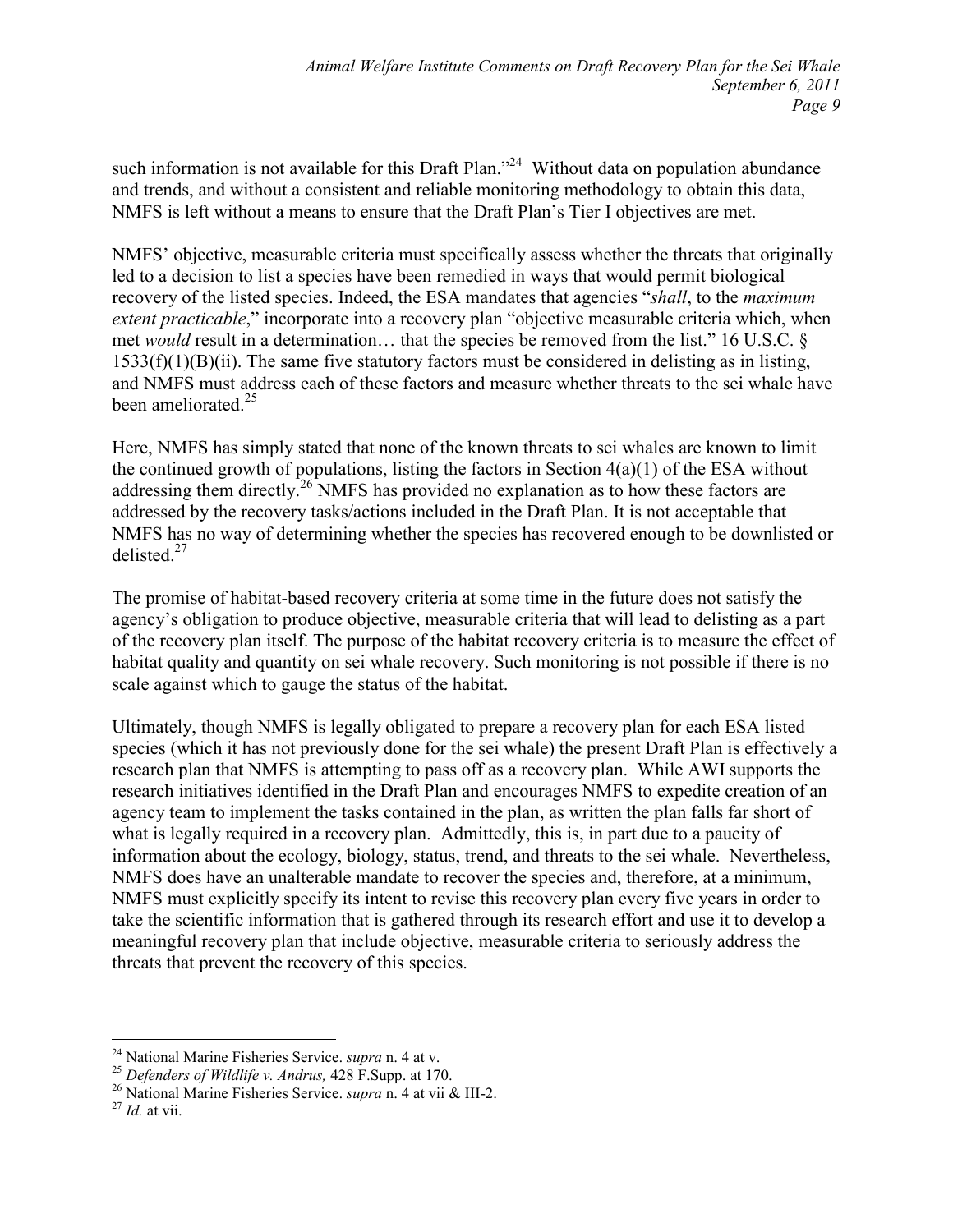# **Specific Recommendations:**

AWI has substantive concerns regarding the Draft Plan, and recommends that NMFS urgently combine Tier I and Tier II and undertake both immediately. Alternatively, NMFS can skip over Tier 1 and immediately proceed to Tier II since Tier II efforts are more mandatory while the Tier I efforts are all based on opportunistic sampling and conducting research efforts if feasible or if desirable.

These specific changes include but are not limited to:

- Establishing more specific classification criteria to assess the recovery status of populations and to determine when down-listing or delisting may be warranted;
- Estimating population sizes and monitoring trends in abundance as part of Tier I actions;
- Identifying and protecting critical habitats as part of Tier I actions;
- Identifying causes and minimizing frequency of or, preferably, eliminating human-caused injury and mortality;
- Determining and minimizing or, preferably, eliminating any detrimental effects of vessel and aircraft interactions;
- Treating all threats (whether determined to be low, medium, or high) with equal attention due to potential cumulative impacts of said threats;
- Providing for obtaining information on unknowns in the recovery plan: anthropogenic noise, ship noise, oil & gas exploration & development, military sonar & explosives, and ship strikes;
- Providing specific criteria to analyze whether collection methods are sufficient to move to Tier II (which includes assessment of threats unknown); and
- Mandating that the Recovery Plan be reviewed every 5 years instead of every 10 so as to incorporate best available science.

# **Conclusion:**

AWI is not satisfied that NMFS has fulfilled its obligations under §4(f) of the ESA by providing sufficient detail regarding:

- A description of such site-specific management actions as may be necessary to achieve the plan's goal for the conservation  $\&$  survival of the species; and
- Objective, measurable criteria which, when met, would result in a determination in accordance with the provisions of this section, that the species will be removed from the list.

AWI is concerned that NMFS can not make a sufficiently informed decision to downlist sei whales from endangered to threatened status simply by determining population size and trends. NMFS absolutely needs to identify, characterize, protect, and monitor habitat improvement to sei whale populations in U.S. waters and elsewhere, as well as describe other site-specific management actions in the Draft Plan.